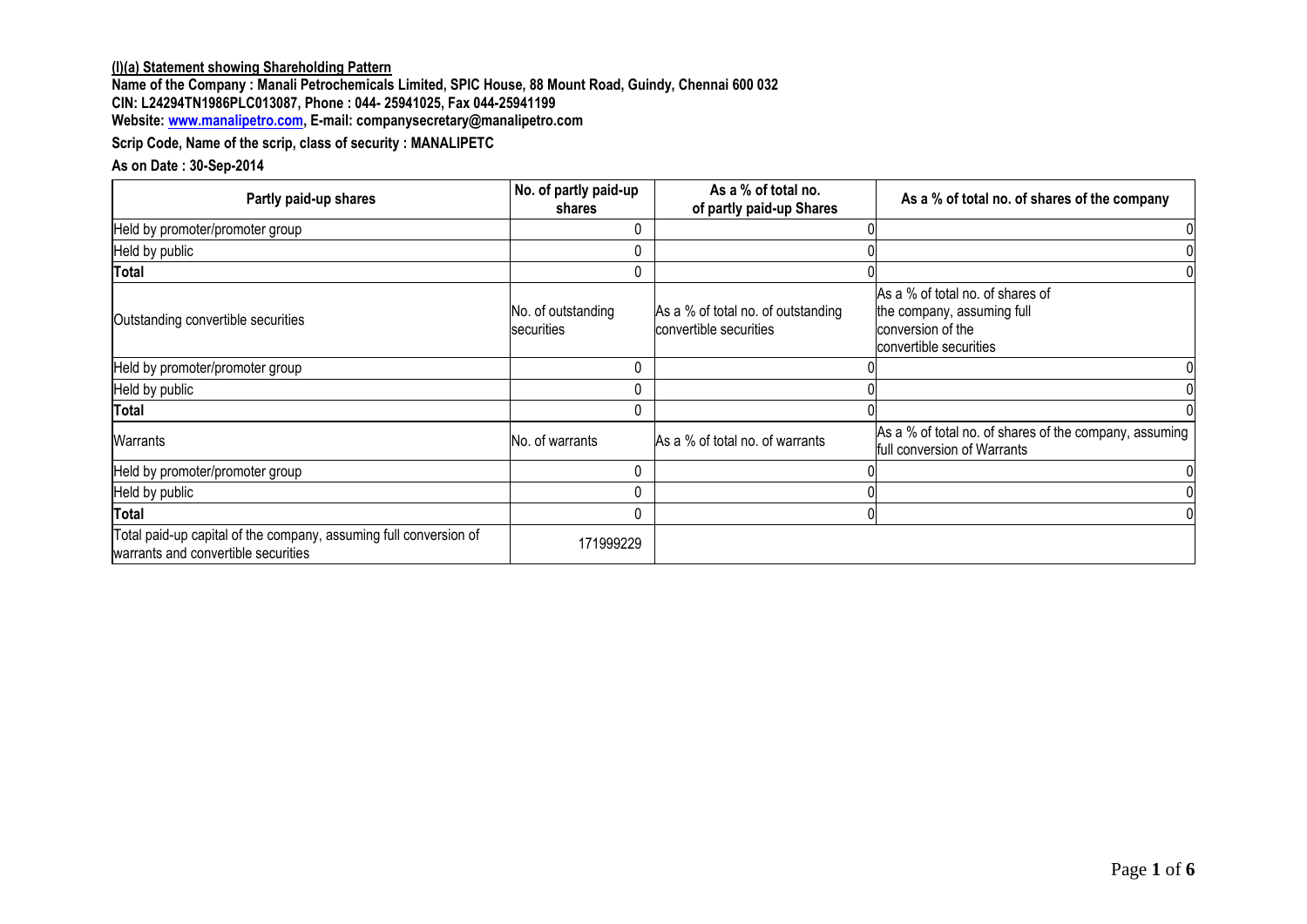# **(I)(a) Statement showing Shareholding Pattern**

| Sr.          | Category of                                                                    | Number of             | <b>Total number</b> | Number of shares held in   |                      | total number of shares                                     | Total shareholding as a percentage of Shares Pledged or otherwise<br>encumbered |                                                        |  |
|--------------|--------------------------------------------------------------------------------|-----------------------|---------------------|----------------------------|----------------------|------------------------------------------------------------|---------------------------------------------------------------------------------|--------------------------------------------------------|--|
| no.<br>$($ l | shareholder<br>(II)                                                            | shareholders<br>(III) | of shares<br>(IV)   | dematerialized form<br>(V) | of $(A+B)^1$<br>(VI) | As a percentage   As a percentage of<br>$(A+B+C)$<br>(VII) | Number of<br>shares<br>(VIII)                                                   | As a<br>percentage<br>$(IX) = (VIII) / (IV)$<br>$*100$ |  |
| (A)          | <b>Promoter and Promoter Group</b>                                             |                       |                     |                            |                      |                                                            |                                                                                 |                                                        |  |
| (1)          | Indian                                                                         |                       |                     |                            |                      |                                                            |                                                                                 |                                                        |  |
| (a)          | Individuals/Hindu Undivided Family                                             | 0                     | 0                   | O                          | 0.00                 | 0.00                                                       | $\Omega$                                                                        |                                                        |  |
| (b)          | Central Government/State Government(s)                                         |                       |                     |                            | 0.00                 | 0.00                                                       |                                                                                 |                                                        |  |
| (c)          | Bodies Corporate                                                               |                       | 65856053            | 65856053                   | 38.29                | 38.29                                                      |                                                                                 |                                                        |  |
| (d)          | Financial Institutions/Banks                                                   |                       | 11212500            | 11212500                   | 6.52                 | 6.52                                                       |                                                                                 |                                                        |  |
| (e)          | Any Other (Total)                                                              |                       | 13648               | 13648                      | 0.01                 | 0.01                                                       |                                                                                 | 0.00                                                   |  |
| (e1)         | Directors and their Relatives                                                  |                       | 13648               | 13648                      | 0.01                 | 0.01                                                       |                                                                                 |                                                        |  |
|              | Sub-Total (A)(1)                                                               |                       | 77082201            | 77082201                   | 44.82                | 44.82                                                      |                                                                                 | 0.00                                                   |  |
| (2)          | Foreign                                                                        |                       |                     |                            |                      |                                                            |                                                                                 |                                                        |  |
| (a)          | Individuals (Non-Resident Individuals/Foreign<br>Individuals)                  |                       |                     |                            | 0.00                 | 0.00                                                       |                                                                                 |                                                        |  |
| (b)          | Bodies Corporate                                                               |                       |                     |                            | 0.00                 | 0.00                                                       | $\Omega$                                                                        |                                                        |  |
| (c)          | Institutions                                                                   |                       |                     |                            | 0.00                 | 0.00                                                       |                                                                                 |                                                        |  |
| (d)          | Qualified Foreign Investor                                                     |                       |                     |                            | 0.00                 | 0.00                                                       |                                                                                 |                                                        |  |
| (e)          | Any Other (Total)                                                              |                       |                     |                            | 0.00                 | 0.00                                                       |                                                                                 | 0.00                                                   |  |
|              | Sub-Total (A)(2)                                                               |                       |                     |                            | 0.00                 | 0.00                                                       |                                                                                 | 0.00                                                   |  |
|              | <b>Total Shareholding of Promoter and Promoter</b><br>Group (A)= (A)(1)+(A)(2) |                       | 77082201            | 77082201                   | 44.82                | 44.82                                                      |                                                                                 | 0.00                                                   |  |
| (B)          | Public shareholding                                                            |                       |                     |                            |                      |                                                            |                                                                                 |                                                        |  |
| (1)          | Institutions                                                                   |                       |                     |                            |                      |                                                            |                                                                                 |                                                        |  |
| (a)          | Mutual Funds/UTI                                                               | 13                    | 185100              | 17850                      | 0.11                 | 0.11                                                       | N.A.                                                                            | N.A.                                                   |  |
| (b)          | Financial Institutions/Banks                                                   | 17                    | 96246               | 74946                      | 0.06                 | 0.06                                                       | N.A.                                                                            | N.A.                                                   |  |
| (c)          | Central Government/State Government(s)                                         | U                     |                     | ∩                          | 0.00                 | 0.00                                                       | N.A.                                                                            | N.A.                                                   |  |
| (d)          | Venture Capital Funds                                                          |                       |                     | $\Omega$                   | 0.00                 | 0.00                                                       | N.A.                                                                            | N.A.                                                   |  |
| (e)          | Insurance Companies                                                            |                       |                     |                            | 0.00                 | 0.00                                                       | N.A.                                                                            | N.A.                                                   |  |
| (f)          | Foreign Institutional Investors                                                |                       | 2260000             | 2260000                    | 1.31                 | 1.31                                                       | N.A.                                                                            | N.A.                                                   |  |
| (g)          | Foreign Venture Capital Investors                                              |                       |                     |                            | 0.00                 | 0.00                                                       | N.A.                                                                            | N.A.                                                   |  |
| (h)          | Qualified Foreign Investor                                                     |                       |                     |                            | 0.00                 | 0.00                                                       | N.A.                                                                            | N.A.                                                   |  |
| (i)          | Any Other (Total)                                                              |                       |                     |                            | 0.00                 | 0.00                                                       | N.A.                                                                            | N.A.                                                   |  |
|              | Sub-Total (B)(1)                                                               | 31                    | 2541346             | 2352796                    | 1.48                 | 1.48                                                       | N.A.                                                                            | N.A.                                                   |  |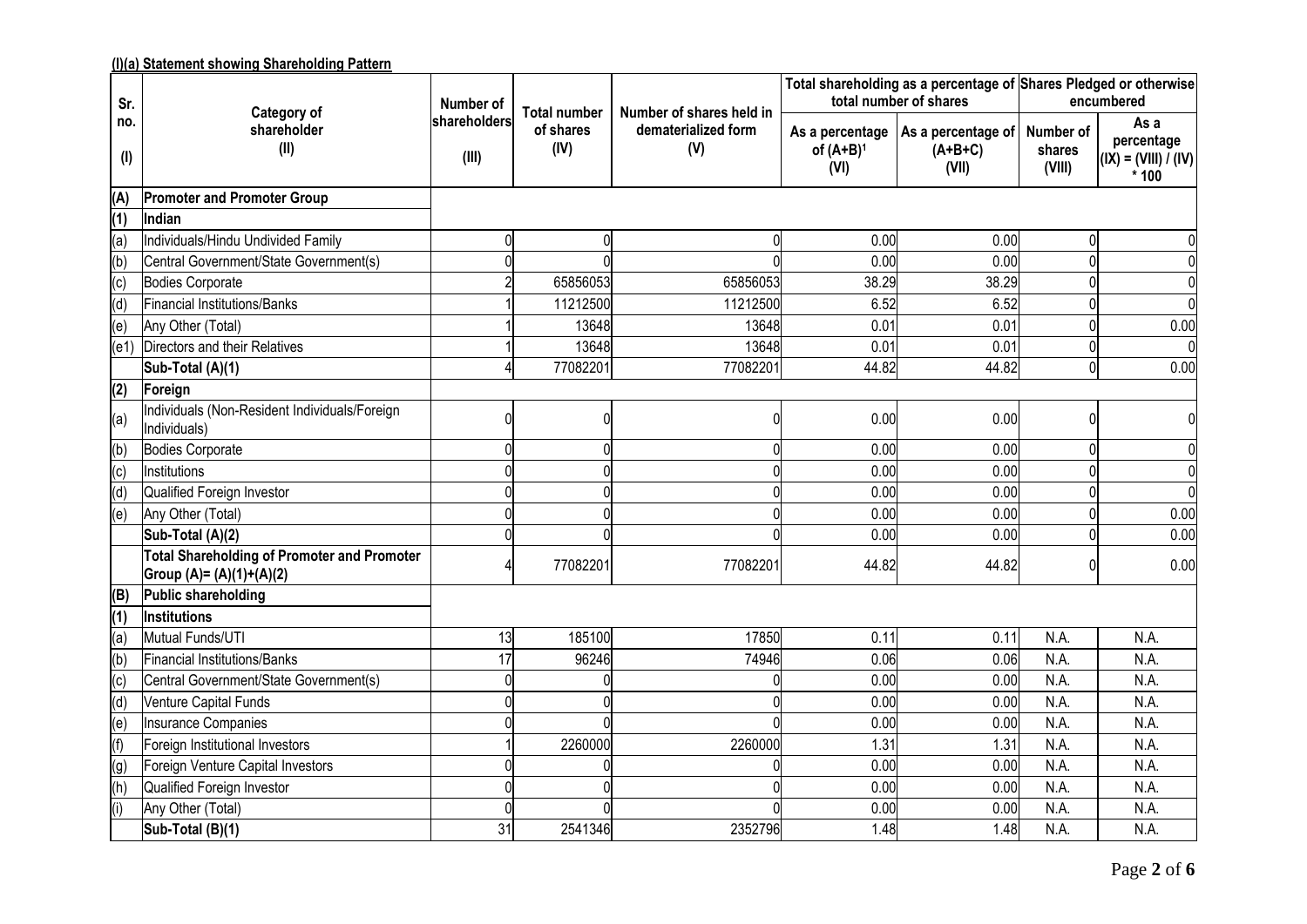| Sr.             |                                                                                                    | Number of             |                                   |                                                        |                                         | total number of shares                   | Total shareholding as a percentage of Shares Pledged or otherwise<br>encumbered |                                                          |  |
|-----------------|----------------------------------------------------------------------------------------------------|-----------------------|-----------------------------------|--------------------------------------------------------|-----------------------------------------|------------------------------------------|---------------------------------------------------------------------------------|----------------------------------------------------------|--|
| no.<br>$($ l    | Category of<br>shareholder<br>(II)                                                                 | shareholders<br>(III) | Total number<br>of shares<br>(IV) | Number of shares held in<br>dematerialized form<br>(V) | As a percentage<br>of $(A+B)^1$<br>(VI) | As a percentage of<br>$(A+B+C)$<br>(VII) | Number of<br>shares<br>(VIII)                                                   | As a<br>percentage<br>$ (IX) = (VIII) / (IV) $<br>$*100$ |  |
|                 |                                                                                                    |                       |                                   |                                                        |                                         |                                          |                                                                                 |                                                          |  |
| (2)             | Non-institutions                                                                                   |                       |                                   |                                                        |                                         |                                          |                                                                                 |                                                          |  |
| (a)             | <b>Bodies Corporate</b>                                                                            | 1110                  | 10689156                          | 10456356                                               | 6.21                                    | 6.21                                     | N.A.                                                                            | N.A.                                                     |  |
| (b)             | Individuals - i. Individual<br>Shareholders Holding Nominal Share Capital Up<br>To >Rs. 1 Lakh.    | 126298                | 58349992                          | 44783880                                               | 33.92                                   | 33.92                                    | N.A.                                                                            | N.A.                                                     |  |
|                 | Individuals - ii. Individual Shareholders Holding<br>Nominal Share Capital In Excess Of Rs. 1 Lakh | 264                   | 16738347                          | 16663437                                               | 9.73                                    | 9.73                                     | N.A.                                                                            | N.A.                                                     |  |
| (c)             | Qualified Foreign Investor                                                                         |                       |                                   |                                                        | 0.00                                    | 0.00                                     | N.A.                                                                            | N.A.                                                     |  |
| (d)             | Any Other (Total)                                                                                  | 5569                  | 6598187                           | 5468297                                                | 3.84                                    | 3.84                                     | N.A.                                                                            | N.A.                                                     |  |
| (d1)            | <b>Clearing Members</b>                                                                            | 110                   | 256962                            | 256962                                                 | 0.15                                    | 0.15                                     | N.A.                                                                            | N.A.                                                     |  |
| (d2)            | Foreign Nationals                                                                                  |                       | 200                               | 200                                                    | 0.00                                    | 0.00                                     | N.A.                                                                            | N.A.                                                     |  |
| (d3)            | <b>Hindu Undivided Families</b>                                                                    | 1377                  | 3090298                           | 3090133                                                | 1.80                                    | 1.80                                     | N.A.                                                                            | N.A.                                                     |  |
| (d4)            | Non Resident Indians                                                                               | 4075                  | 3162427                           | 2032702                                                | 1.84                                    | 1.84                                     | N.A.                                                                            | N.A.                                                     |  |
| (d5)            | Overseas Corporate Bodies                                                                          |                       | 85050                             | 85050                                                  | 0.05                                    | 0.05                                     | N.A.                                                                            | N.A.                                                     |  |
| (d6)            | Trusts                                                                                             |                       | 3250                              | 3250                                                   | 0.00                                    | 0.00                                     | N.A.                                                                            | N.A.                                                     |  |
|                 | Sub-Total (B)(2)                                                                                   | 133241                | 92375682                          | 77371970                                               | 53.71                                   | 53.71                                    | N.A.                                                                            | N.A.                                                     |  |
|                 | Total Public Shareholding (B)= (B)(1)+(B)(2)                                                       | 133272                | 94917028                          | 79724766                                               | 55.18                                   | 55.18                                    | N.A.                                                                            | N.A.                                                     |  |
|                 | TOTAL $(A)+ (B)$                                                                                   | 133276                | 171999229                         | 156806967                                              | 100.00                                  | 100.00                                   |                                                                                 | 0.00                                                     |  |
| (C)             | Shares held by Custodians and against which<br>Depository Receipts have been issued                |                       |                                   |                                                        | N.A.                                    | 0.00                                     | N.A.                                                                            | N.A.                                                     |  |
| C <sub>1</sub>  | Promoter and Promoter Group                                                                        |                       |                                   |                                                        | N.A.                                    | 0.00                                     | N.A.                                                                            | N.A.                                                     |  |
| $\overline{C2}$ | Public                                                                                             |                       |                                   |                                                        | N.A.                                    | 0.00                                     | N.A.                                                                            | N.A.                                                     |  |
|                 | GRAND TOTAL (A)+(B)+(C)                                                                            | 133276                | 171999229                         | 156806967                                              | N.A.                                    | 100.00                                   |                                                                                 | 0.00                                                     |  |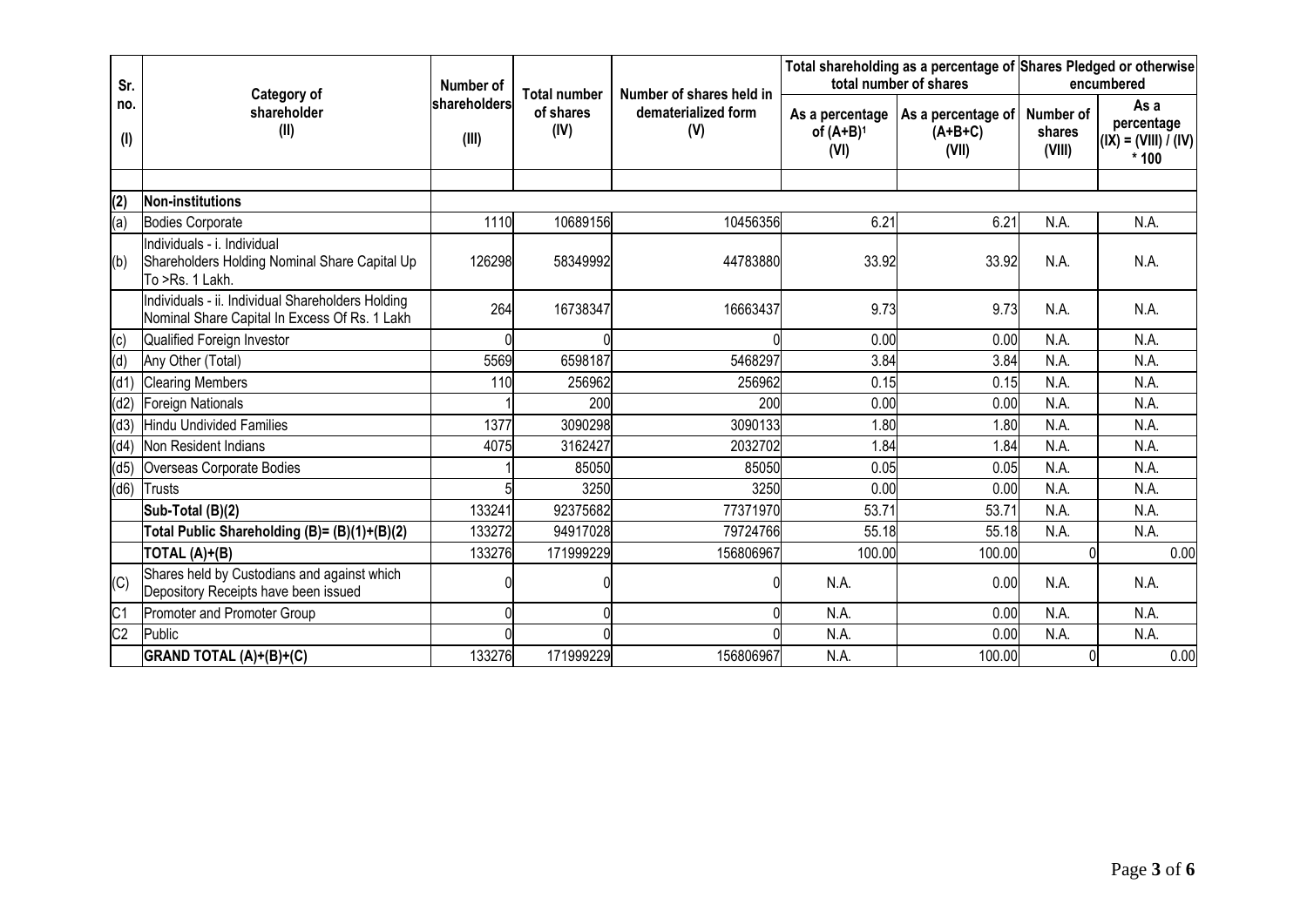|                |                                                                                                                                           |                                    |                            | <b>Total Shares held</b>                                |                                                                                                                                    | Shares pledged or otherwise<br>encumbered |                                                                                                                |                                                            | <b>Details of warrants</b>            |                             | Details of convertible securities                   |  |                                                                                      | <b>Total shares (including</b>                                                                                                                  |
|----------------|-------------------------------------------------------------------------------------------------------------------------------------------|------------------------------------|----------------------------|---------------------------------------------------------|------------------------------------------------------------------------------------------------------------------------------------|-------------------------------------------|----------------------------------------------------------------------------------------------------------------|------------------------------------------------------------|---------------------------------------|-----------------------------|-----------------------------------------------------|--|--------------------------------------------------------------------------------------|-------------------------------------------------------------------------------------------------------------------------------------------------|
|                | <b>Sr. Name</b><br><b>of</b><br>thel<br>No. shareholder<br>$(I)$ $(II)$                                                                   | PAN of the<br>Shareholder<br>(III) | <b>Number</b><br>(IV)      | as a % of<br>grand<br>total (A) +<br>$(B) + (C)$<br>(V) | (VI)                                                                                                                               | as a<br>$(VII) = (VI) /$<br>(IV)*100      | as a % of<br>grand<br>total<br>Number percentage (A) + (B) +<br>$(C)$ of<br>sub-<br>clause<br>(I)(a)<br>(VIII) | <b>Number of</b><br>warrants<br>held<br>(XI)               | As a % total<br>number of<br>the same | warrants of<br>class<br>(X) | Number of<br>convertible<br>securities held<br>(XI) |  | As a % total<br>number of<br>convertible<br>securities of the<br>same class<br>(XII) | underlying shares assuming<br>full conversion of warrants<br>and convertible securities)<br>as a % of diluted share<br>capital<br>(XIII)        |
|                | Tamilnadu<br>Industrial<br>Development<br>Corporation Ltd                                                                                 | AAACT3409P                         | 11212500                   | 6.52                                                    | 0                                                                                                                                  | 0.00                                      | 0.00                                                                                                           | 0                                                          |                                       | 0                           | 0                                                   |  | $\mathbf 0$                                                                          | 6.52                                                                                                                                            |
| $\overline{2}$ | Southern<br>Petrochemical<br>Industries<br>Corporation Limited                                                                            | AAACS4668K                         | 10000                      | 0.01                                                    | 0                                                                                                                                  | 0.00                                      | 0.00                                                                                                           | 0                                                          |                                       | 0                           | $\mathbf{0}$                                        |  | $\mathbf 0$                                                                          | 0.01                                                                                                                                            |
| 3              | SIDD Life Sciences AAECS9251J<br>Private Limited                                                                                          |                                    | 65846053                   | 38.28                                                   | 0                                                                                                                                  | 0.00                                      | 0.00                                                                                                           | 0                                                          |                                       | 0                           | 0                                                   |  | $\pmb{0}$                                                                            | 38.28                                                                                                                                           |
|                | 4 Muthiah A.C                                                                                                                             | AESPM7976H                         | 13648                      | 0.01                                                    | 0                                                                                                                                  | 0.00                                      | 0.00                                                                                                           | 0                                                          |                                       | 0                           | $\mathbf 0$                                         |  | $\mathbf 0$                                                                          | 0.01                                                                                                                                            |
|                | <b>TOTAL</b>                                                                                                                              |                                    | 77082201                   | 44.82                                                   | $\Omega$                                                                                                                           | 0.00                                      | 0.00                                                                                                           | $\Omega$                                                   | 0.00                                  |                             | $\Omega$                                            |  | 0.00                                                                                 | 44.82                                                                                                                                           |
|                | I)(c) Statement showing Shareholding of persons belonging to the category "Public" and holding more than 1% of the total number of shares |                                    |                            |                                                         |                                                                                                                                    |                                           |                                                                                                                |                                                            |                                       |                             |                                                     |  |                                                                                      |                                                                                                                                                 |
|                |                                                                                                                                           |                                    |                            |                                                         | Shares as a                                                                                                                        |                                           |                                                                                                                | <b>Details of warrants</b>                                 |                                       |                             |                                                     |  | <b>Details of convertible securities</b>                                             |                                                                                                                                                 |
|                | Sr. Name of the<br>No. shareholder                                                                                                        | <b>PAN</b> of the<br>Shareholder   | Number of<br><b>shares</b> | (l)(a)                                                  | percentage of total<br>number of shares<br>{i.e., Grand<br>Total (A)+(B)+(C)<br>indicated in<br><b>Statement at para</b><br>above} |                                           | Number of<br>warrants<br>held                                                                                  | As a % total<br>number of<br>warrants of the<br>same class |                                       |                             | Number of<br>convertible<br>securities held         |  | % w.r.t total number<br>of convertible<br>securities of the<br>same class            | <b>Total shares (including</b><br>underlying shares assuming<br>full conversion of warrants and<br>convertible securities) as a %<br>of diluted |
|                | <b>PASSAGE TO</b><br>1 INDIA MASTER<br><b>FUND LIMITED</b>                                                                                |                                    |                            | 2260000                                                 |                                                                                                                                    | 1.31                                      | $\mathbf 0$                                                                                                    |                                                            | 0.00                                  |                             | 0                                                   |  | 0.00                                                                                 | 1.31                                                                                                                                            |
|                | <b>TOTAL</b>                                                                                                                              |                                    |                            | 2260000                                                 |                                                                                                                                    | 1.31                                      | $\pmb{0}$                                                                                                      |                                                            | 0.00                                  |                             | 0                                                   |  | 0.00                                                                                 | 1.31                                                                                                                                            |

# (I)(b) Statement showing Shareholding of persons belonging to the category "Promoter and Promoter Group"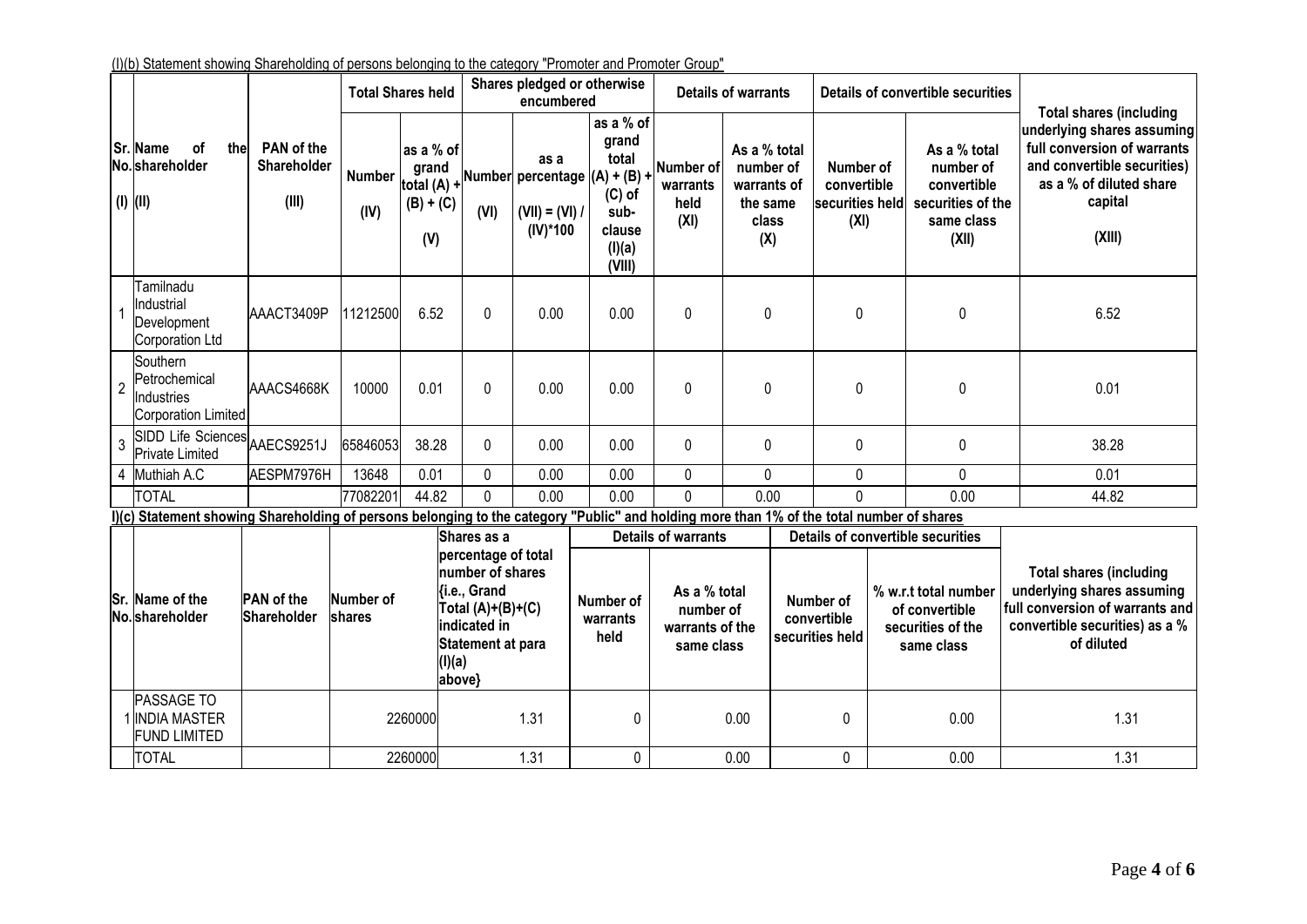### **I)(c) Statement showing Shareholding of persons belonging to the category "Public" and holding more than 5% of the total number of shares**

|            |                                                                                    |                                         |                     | lShares as a                                                                                                                                    |                               | <b>Details of warrants</b>                              |      |                                             | Details of convertible securities                                                                                                                              |                                                                                                                                                                             |  |  |  |
|------------|------------------------------------------------------------------------------------|-----------------------------------------|---------------------|-------------------------------------------------------------------------------------------------------------------------------------------------|-------------------------------|---------------------------------------------------------|------|---------------------------------------------|----------------------------------------------------------------------------------------------------------------------------------------------------------------|-----------------------------------------------------------------------------------------------------------------------------------------------------------------------------|--|--|--|
|            | Sr. Name of the<br>No. shareholder                                                 | <b>PAN</b> of the<br><b>Shareholder</b> | Number of<br>shares | percentage of total<br>number of shares<br><b>{i.e., Grand</b><br>Total $(A)+(B)+(C)$<br>indicated in<br> Statement at para<br>(I)(a)<br>above} | Number of<br>warrants<br>held | As a % total number<br>of warrants of the<br>same class |      | Number of<br>convertible<br>securities held | % w.r.t total number<br>of convertible<br>securities of the same<br>class                                                                                      | <b>Total shares (including</b><br>underlying shares assuming full<br>conversion of warrants and<br>convertible securities) as a % of<br>diluted                             |  |  |  |
|            | <b>TOTAL</b>                                                                       |                                         |                     | 0.00                                                                                                                                            | 0                             |                                                         | 0.00 | 0                                           | 0.00                                                                                                                                                           | 0.00                                                                                                                                                                        |  |  |  |
|            | (I)(d) Statement showing details of locked-in shares                               |                                         |                     |                                                                                                                                                 |                               |                                                         |      |                                             |                                                                                                                                                                |                                                                                                                                                                             |  |  |  |
| Sr.<br>No. | <b>PAN of the Shareholder</b><br>Name of the shareholder                           |                                         |                     |                                                                                                                                                 |                               | Number of locked-in shares                              |      |                                             | Locked-in shares as a percentage of total number of shares {i.e., Grand<br>Total (A)+(B)+(C) indicated in Statement at para (I)(a) above}                      |                                                                                                                                                                             |  |  |  |
|            |                                                                                    | <b>TOTAL</b>                            |                     |                                                                                                                                                 |                               |                                                         |      |                                             | 0.00                                                                                                                                                           |                                                                                                                                                                             |  |  |  |
|            | (II)(a) Statement showing details of Depository Receipts (DRs)                     |                                         |                     |                                                                                                                                                 |                               |                                                         |      |                                             |                                                                                                                                                                |                                                                                                                                                                             |  |  |  |
| Sr.<br>No. | Type of outstanding<br>Number of<br>DR (ADRs, GDRs, SDRs, etc.)<br>outstanding DRs |                                         |                     |                                                                                                                                                 |                               | Number of<br>shares underlying<br>outstanding DRs       |      |                                             | Shares underlying outstanding DRs as a percentage of total number of shares<br>$\{i.e., Grand Total (A)+(B)+(C) indicated in Statement at para (I)(a) above\}$ |                                                                                                                                                                             |  |  |  |
|            | <b>TOTAL</b><br>0<br>N                                                             |                                         |                     |                                                                                                                                                 |                               |                                                         |      | 0.00                                        |                                                                                                                                                                |                                                                                                                                                                             |  |  |  |
|            |                                                                                    |                                         |                     |                                                                                                                                                 |                               |                                                         |      |                                             |                                                                                                                                                                | (II)(b) Statement showing holding of Depository Receipts (DRs), where underlying shares held by 'promoter/promoter group' are in excess of 1% of the total number of shares |  |  |  |
| Sr.<br>No. | Type of<br>Name of the DR Holder<br>outstanding DR<br>(ADRs, GDRs, SDRs, etc.)     |                                         |                     |                                                                                                                                                 | underlying                    | Number of shares<br>outstanding DRs                     |      |                                             | Shares underlying outstanding DRs as a percentage of total number of shares {i.e.,<br>Grand Total (A)+(B)+(C) indicated in Statement at para (I)(a) above}     |                                                                                                                                                                             |  |  |  |
|            | <b>TOTAL</b><br>0                                                                  |                                         |                     |                                                                                                                                                 |                               |                                                         | 0.00 |                                             |                                                                                                                                                                |                                                                                                                                                                             |  |  |  |

**(III) (a) Statement showing the voting pattern of shareholders, if more than one class of shares/securities is issued by the issuer.**

| Sr.<br>no. | Category of<br>shareholder               |                         | Number of Voting Rights held in each<br>class of securities |                | <b>Total Voting Rights</b><br>$(III+IV+V)$ |                                        | Total Voting Rights i.e. (VI)             |
|------------|------------------------------------------|-------------------------|-------------------------------------------------------------|----------------|--------------------------------------------|----------------------------------------|-------------------------------------------|
| (1)        | (II)                                     | <b>Class X</b><br>(III) | <b>Class Y</b><br>(IV)                                      | Class Z<br>(V) | (VI)                                       | As a percentage of<br>$(A+B)$<br>(VII) | As a percentage of<br>$(A+B+C)$<br>(VIII) |
| (A)        | Promoter and Promoter Group <sup>2</sup> |                         |                                                             |                |                                            |                                        |                                           |
| (1)        | Indian                                   |                         |                                                             |                |                                            |                                        |                                           |
| (a)        | Individuals/Hindu Undivided Family       |                         |                                                             |                |                                            | 0.00                                   | 0.00                                      |
| (b)        | Central Government/State Government(s)   |                         |                                                             |                |                                            | 0.00                                   | 0.00                                      |
| (c)        | Bodies Corporate                         |                         |                                                             |                |                                            | 0.00                                   | 0.00                                      |
| (d)        | Financial Institutions/Banks             |                         |                                                             |                |                                            | 0.00                                   | 0.00                                      |
| (e)        | Any Other (Total)                        |                         |                                                             |                |                                            | 0.00                                   | 0.00                                      |
|            | Sub-Total (A)(1)                         |                         |                                                             |                |                                            | 0.00                                   | 0.00                                      |
| (2)        | Foreign                                  |                         |                                                             |                |                                            |                                        |                                           |